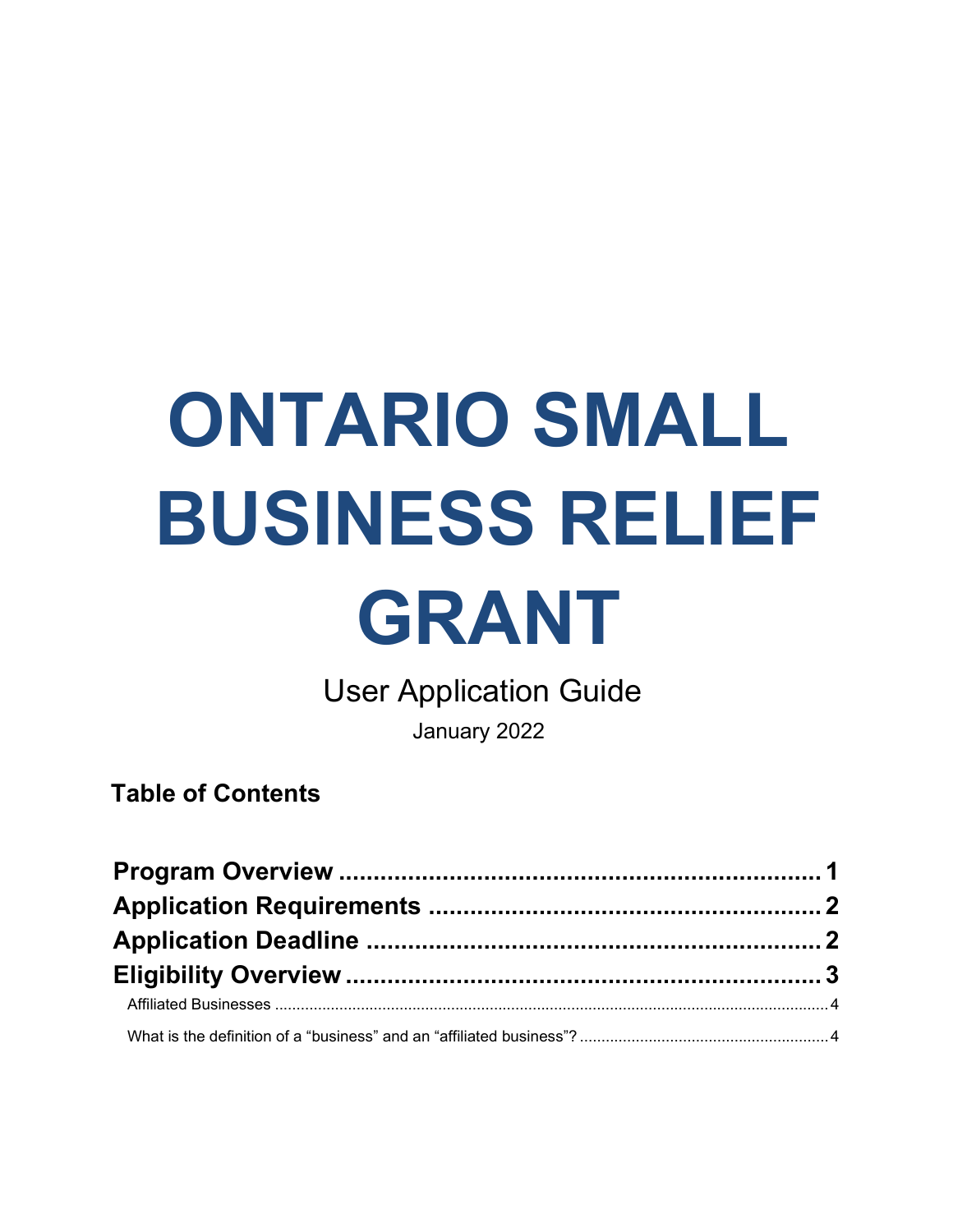### <span id="page-1-0"></span>**Program Overview**

In January 2022, the **Ontario Small Business Relief Grant** was introduced to help eligible small businesses that were required to close indoor operations as a result of the province's modified Step Two restrictions that came into effect on January 5, 2022.

Eligible businesses that are subject to closures under the modified Step Two of the Roadmap to Reopen can receive a one-time grant of \$10,000.

Businesses will be able to use the support in whatever way makes the most sense for them. For example, some businesses will use the support to pay employee wages, while others will need support maintaining their inventory.

The new relief program is available to eligible Ontario businesses which were ordered to close indoor operations as a result of the latest public health restrictions in January 2022.

#### **Businesses that received the Ontario Tourism and Travel Small Business Support Grant or are affiliated with any business that received the Ontario Tourism and Travel Small Business Support Grant are not eligible for the Ontario Small Business Relief Grant.**

The remainder of this guide is for businesses that were closed as a result of the January 5, 2022 restrictions.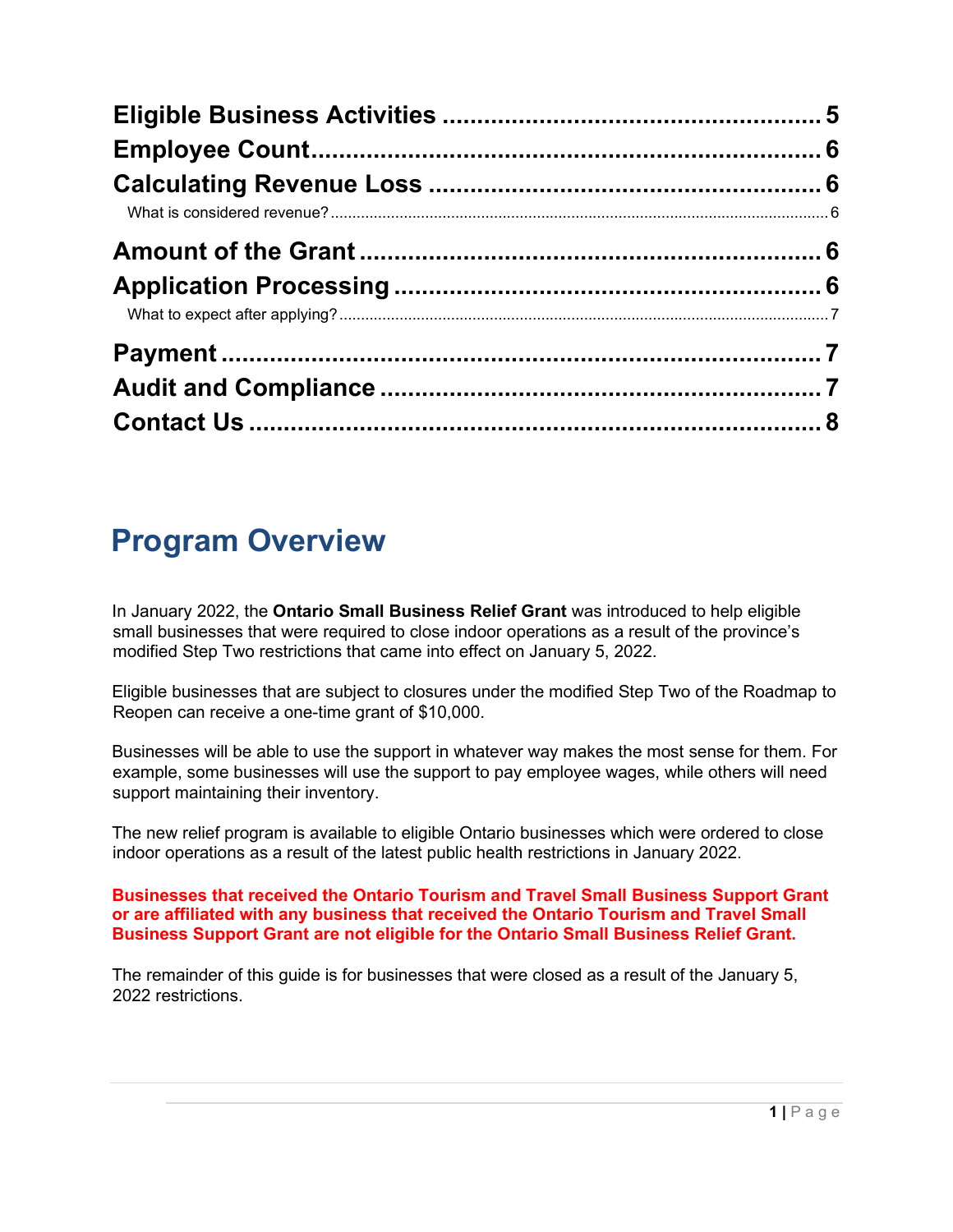The Ontario Small Business Relief Grant is a discretionary and non-entitlement program. As such, notwithstanding that an applicant has submitted a complete application and met all program criteria, there is no guarantee that the applicant will be approved for funding.

The Government of Ontario reserves the right to impose whatever terms and conditions it deems reasonable in connection with disbursing funding under this program.

## <span id="page-2-0"></span>**Application Requirements**

Businesses must provide and attest to the following information:

- Legal business name
- Operating business name
- Canada Revenue Agency (CRA) Business Number (If you do not have a CRA Business Number, you may apply for one at: [Register for a business number or Canada Revenue](https://www.canada.ca/en/revenue-agency/services/tax/businesses/topics/registering-your-business/register.html) Agency program accounts - Canada.ca)
- Business activity (e.g., restaurant)
- Description of the operation
- Revenue figures (if applicable)
- Number of employees
- List of affiliated businesses (if applicable)
- Business's bank account statement and void cheque with the following information:
	- $\circ$  account holder matching legal or operating business name  $\circ$  account number  $\circ$  account type (business)
	- $\circ$  name of financial institution with a location in Ontario  $\circ$ address of financial institution
	- o financial institution number branch/transit number

Businesses will also be required to provide their certificate of incorporation, if applicable, and federal, provincial, and municipal licences and permits required to operate their business.

Applicants must agree to binding terms and conditions in connection with the grant, including an obligation to repay up to the full amount received if any terms are not complied with.

Note: Applications may be selected for audit. Additional information and supporting documentation may be required to prove eligibility.

### <span id="page-2-1"></span>**Application Deadline**

Applications close on March 11, 2022 at 11:59 p.m. EST.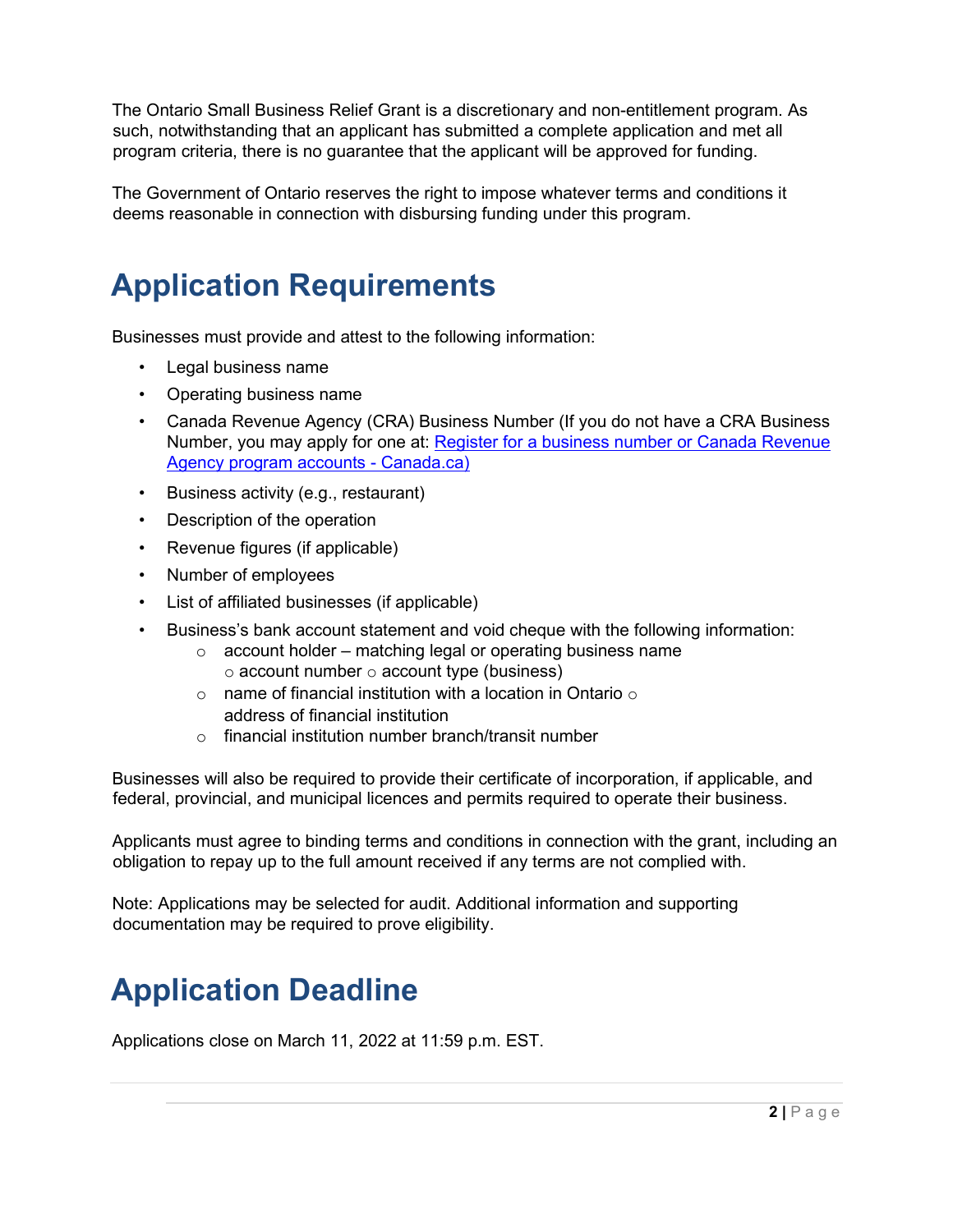## <span id="page-3-0"></span>**Eligibility Overview**

To be eligible for the grant, the business:

- Did not previously receive the Ontario Tourism and Travel Small Business Support Grant;
- Must operate an eligible business in Ontario that closed as a result of the of the province's modified Step Two restrictions, began operating before 2022 and was in operation on December 31, 2021 (see "Eligible Business Activities"); and
- Must have 99 or fewer employees on December 31, 2021 (see "Employee Count").

Eligibility Requirements are dependent upon whether the business was previously approved for Ontario Small Business Support Grant (OSBSG). There are two streams for the application.

#### **1) Previously Approved Businesses by OSBSG would need to**:

- Confirm your business was fully closed to indoor operations between January 5, 2022 January 26, 2022
- Confirm your business was not permanently closed as of January 14, 2022
- Confirm your business has 99 or fewer employees as of December 31, 2021
	- o If affiliated with one or more businesses, the affiliated group has 99 or fewer employees.
	- o A business is affiliated with another business if: One of the businesses controls the other business directly or indirectly in any manner whatsoever, or each business is controlled directly or indirectly in any manner whatsoever by the same business, individual, or group of individuals or businesses.
- Provide Business's bank account information if requested
- Provide other supporting information about the business if requested, including sector, location, affiliations, business licence, and business description

#### **2) Newly Formed Businesses or Businesses that Previously Did Not Apply or were Previously Ineligible for Ontario Small Business Support Grant would need to confirm and provide the following:**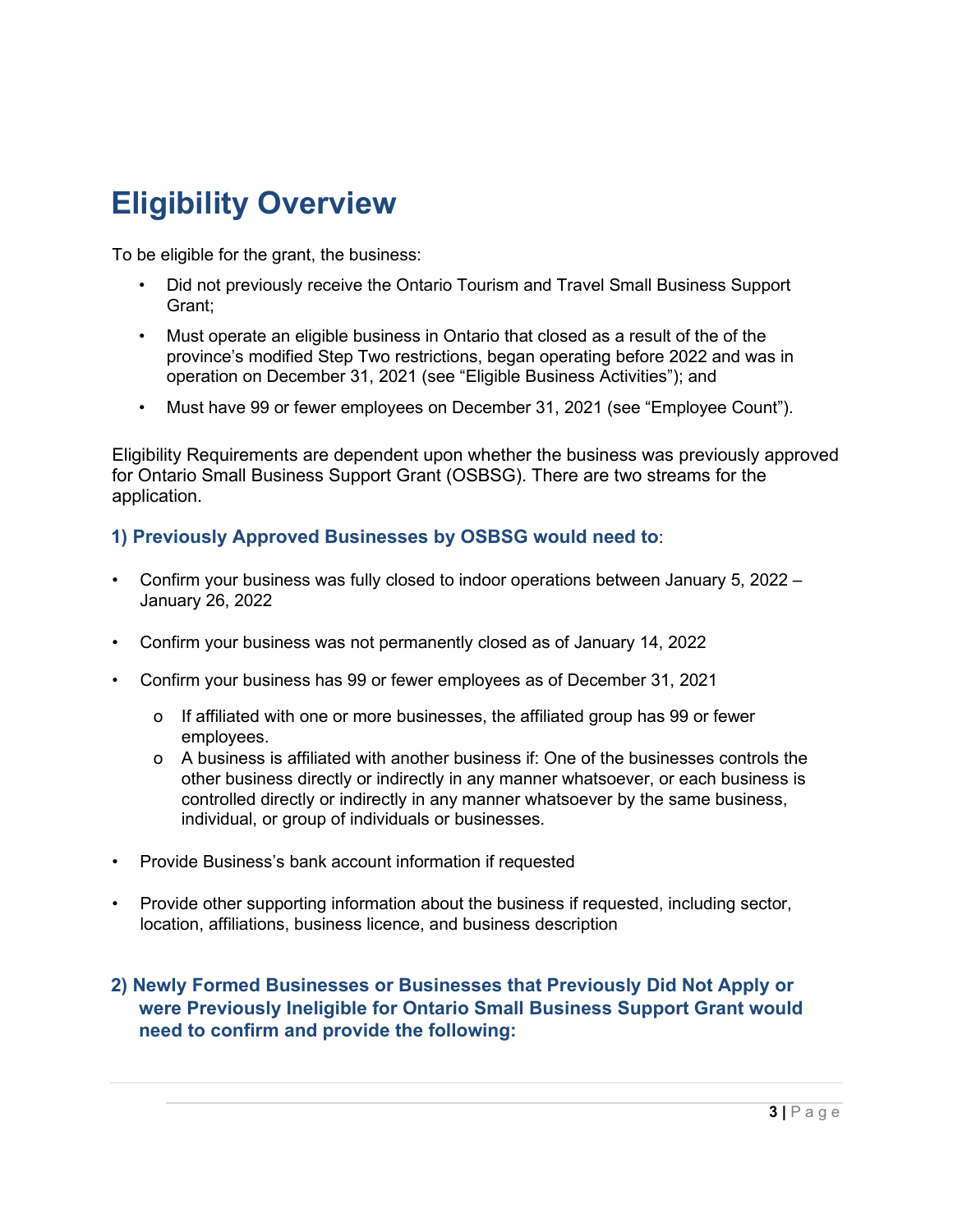- Confirm that your business was fully closed to indoor operations between January 5, 2022 – January 26, 2022
- Confirm that your business was not permanently closed as of January 14, 2022
- Certificate of incorporation, if applicable
- Federal, provincial, and municipal licenses and permits required to operate business
- Provide information about the business including sector, location, affiliations, number of employees
- Provide Business's bank account statement and void cheque with the following information:
	- $\circ$  account holder matching legal or operating business name (personal bank accounts are not permitted)
	- $\circ$  account number  $\circ$  account type (business)
	- $\circ$  name of financial institution with a location in Ontario  $\circ$  address of financial institution
	- $\circ$  financial institution number branch/transit number
- Supporting documentation to demonstrate a 20% or greater revenue decline as measured from December 2021 to January 2022
- Revenue for December 2021
- Revenue for January 2022

If the business is affiliated with one or more other businesses on December 31, 2021, the following additional rules apply:

- The business is not eligible for the grant if it or any of its affiliated businesses received an Ontario Tourism and Travel Small Business Support Grant; and
- The employee count on December 31, 2021 and the calculation of the revenue loss are determined using the total number of employees and revenues of the business and all affiliated businesses.

#### <span id="page-4-0"></span>**Affiliated Businesses**

#### <span id="page-4-1"></span>**What is the definition of a "business" and an "affiliated business"?**

A business is a corporation, an individual operating an unincorporated business (i.e., a sole proprietor), a partnership, a charity, a non-profit organization or any other type of legal entity operating in Ontario.

A business is affiliated with another business if: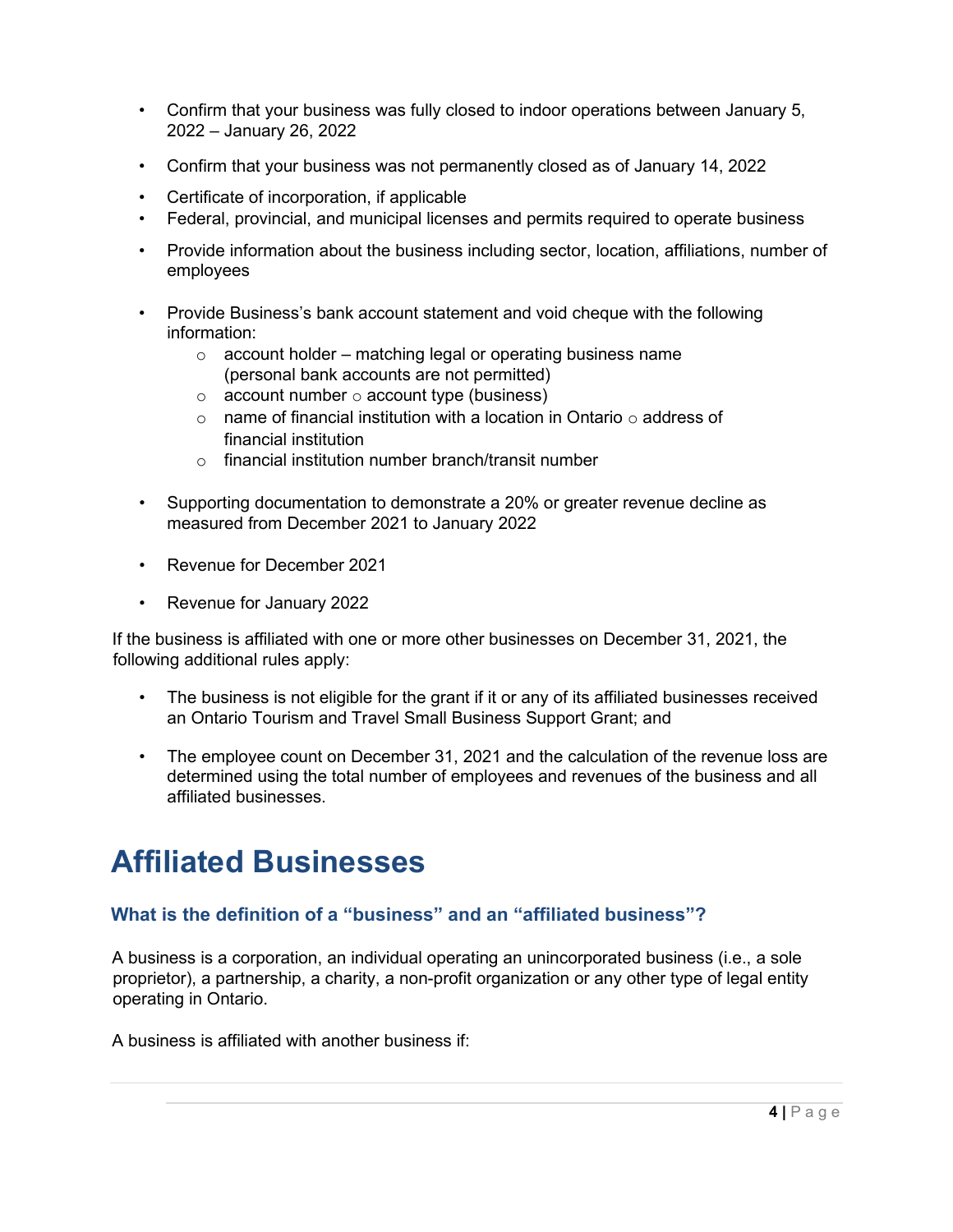- One of the businesses controls the other business directly or indirectly, or
- Each business is controlled directly or indirectly by the same business, individual, or group of individuals or businesses.
- Note that a business is considered affiliated with the applicant even if the business does not satisfy the eligibility criteria for this grant.

| <b>Examples of Affiliated Businesses</b>                                                                |  |  |  |
|---------------------------------------------------------------------------------------------------------|--|--|--|
| Natasha owns more than 50% of the shares of both ACo and BCo. ACo and BCo are<br>affiliated businesses. |  |  |  |

- John is a sole proprietor who owns two separate businesses, a restaurant and a gym. The restaurant and gym are considered affiliated businesses for this grant.
- Corporation CCo owns more than 50% of the shares of DCo. CCo and DCo are affiliated businesses.
- Corporation XCo owns more than 50% of the shares of both YCo and ZCo. XCo, YCo and ZCo are affiliated businesses.

## <span id="page-5-0"></span>**Eligible Business Activities**

Only businesses from the following list are eligible to apply for funding under this program:

- Before- and after- school programs
- Conference centres and convention centres
- Driving schools for individuals
- Facilities for indoor sports and recreational fitness activities (including fitness centres and gyms)
- Indoor meeting or event space
- Indoor museums, galleries, aquariums, zoos, science centres, landmarks, historic sites, botanical gardens, and similar attractions
- Indoor performing arts venues and cinemas
- Indoor racing venues, casinos, bingo halls and gaming establishments
- Indoor tour and guide services
- Restaurants and bars with indoor dining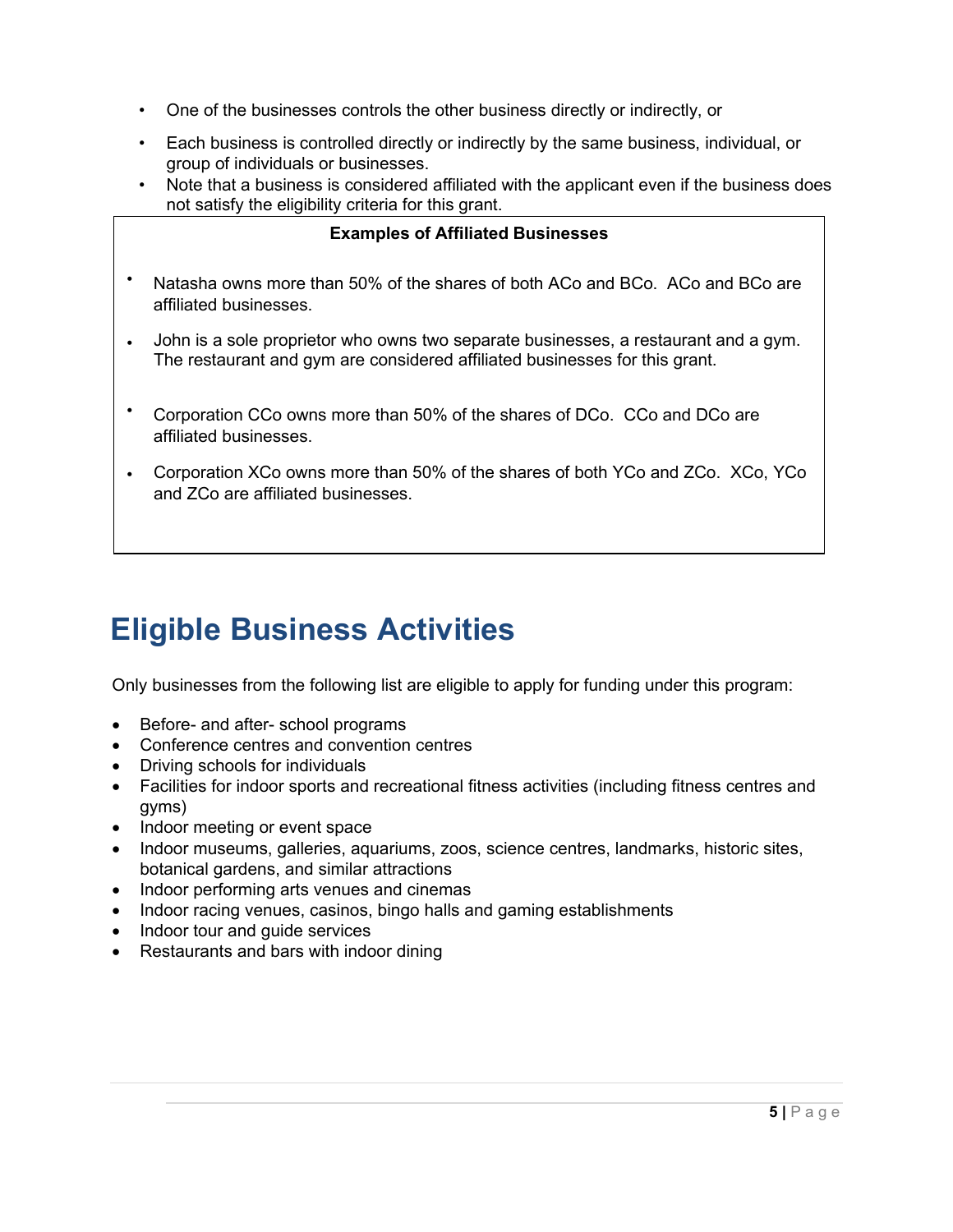## <span id="page-6-0"></span>**Employee Count**

The employee count is based on the total number of employees of the business or, if applicable, the total number of employees of the business and all affiliated businesses on December 31, 2021.

The employee count includes full-time, part-time and seasonal workers from payroll data.

#### <span id="page-6-1"></span>**Calculating Revenue Loss**

Eligible businesses that were not previously approved under the OSBSG must demonstrate that they experienced a revenue decline of at least 20 per cent when comparing December 2021 and January 2022 revenues. Additional rules apply to businesses affiliated with other businesses. The application portal will calculate the revenue loss using revenue reported by applicants.

#### <span id="page-6-2"></span>**What is considered revenue?**

All revenues from Ontario operations. For the purposes of this grant, the revenue of a business is its revenue from its ordinary activities in Ontario earned from arm's-length sources, determined using its normal accounting practices. Revenues from extraordinary items and amounts on account of capital are excluded.

Do not include in revenue amounts received under federal and provincial programs that provide temporary financial relief due to Covid-19. These programs include, for example, the Canada Emergency Wage Subsidy, the Canada Emergency Rent Subsidy and Ontario rebates for personal protective equipment, property taxes and energy costs.

#### <span id="page-6-3"></span>**Amount of the Grant**

Eligible businesses that are subject to closures under the modified Step Two of the Roadmap to Reopen can receive a one-time grant of \$10,000.

## <span id="page-6-4"></span>**Application Processing**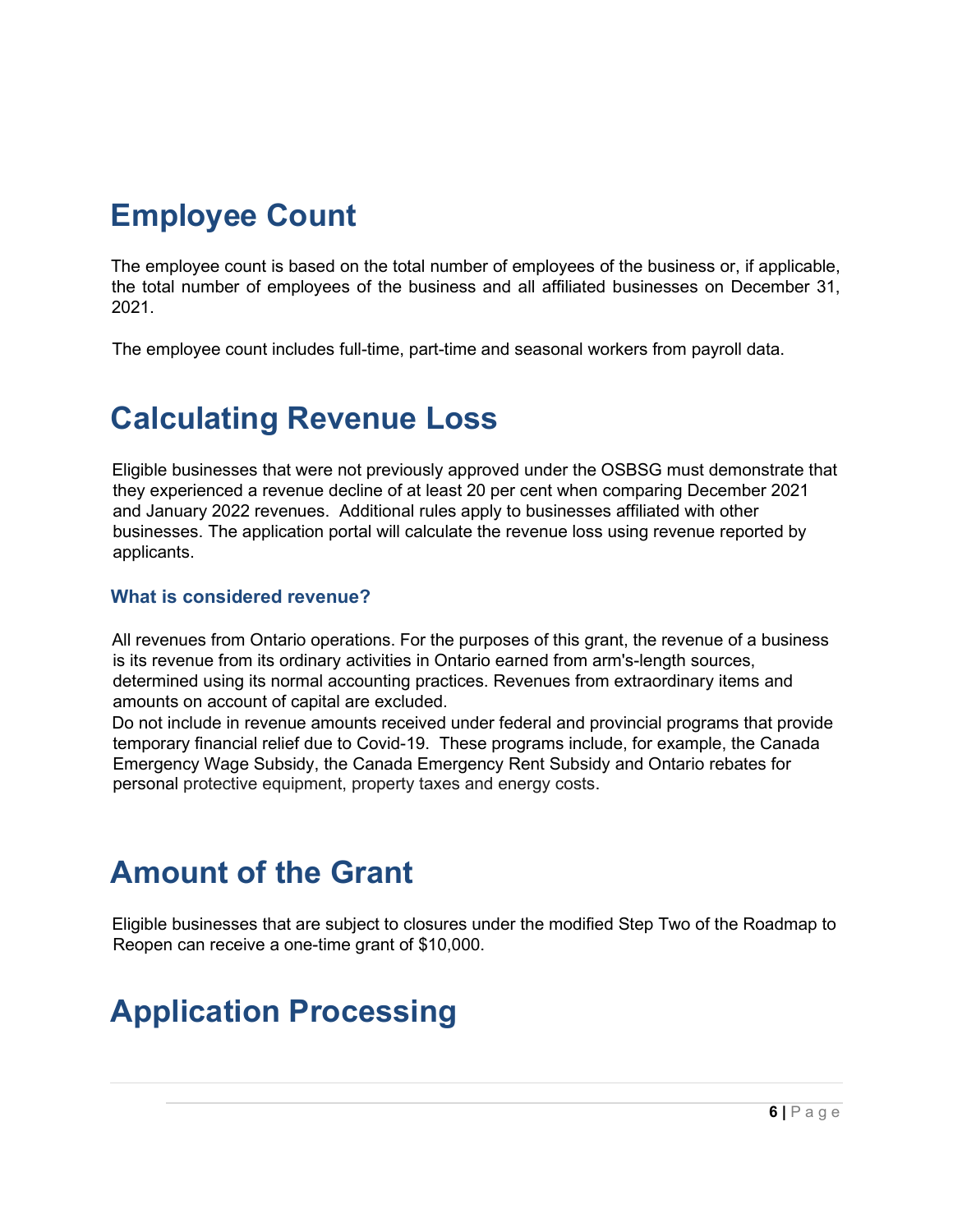#### <span id="page-7-0"></span>**What to expect after applying?**

After you have submitted a complete application, it can take up to 20 business days to review, determine eligibility and completeness, and if approved, process and issue payment.

Applications with incomplete or incorrect information, or that are selected for additional review, may be delayed and the processing time might be longer.

Please note there is no appeals process for this grant. The Ontario Small Business Relief Grant is a discretionary and non-entitlement program. This means that even if an applicant submitted a complete application and met all of the criteria for this program, there is no guarantee they will be approved for funding

#### <span id="page-7-1"></span>**Payment**

Approved applicants will receive funds via Electronic Fund Transfer directly into their business bank account. Please note that it must be a business account as designated by the bank and not a personal account used for business purposes.

To **avoid payment delays** make sure that you enter the correct business bank account information and attach the relevant documents. The bank account must be registered under the legal or operating business name and must be located in Ontario.

**No personal bank accounts will be accepted.** 

#### <span id="page-7-2"></span>**Audit and Compliance**

All applications and the corresponding grant are subject to audit or verification by the Government of Ontario, or their authorized representatives, upon reasonable notice to the recipient. Applicants are required to keep all documents required to prove their eligibility for this grant for seven years.

Any audit or review process may encompass taking or requiring copies and extracts of the records and books of account maintained by the business or an affiliated business in accordance with the eligibility criteria outlined in this guide. Income tax information submitted by a business or affiliated business to the Canada Revenue Agency may also be used in an audit or review as agreed to in the consent that was completed as part of the application.

A funding recipient will be required to repay to the Government of Ontario any funding provided under this program if the recipient breaches any term or condition of the program, or if such recipient's records or accounts are deemed inadequate to permit a determination and/or